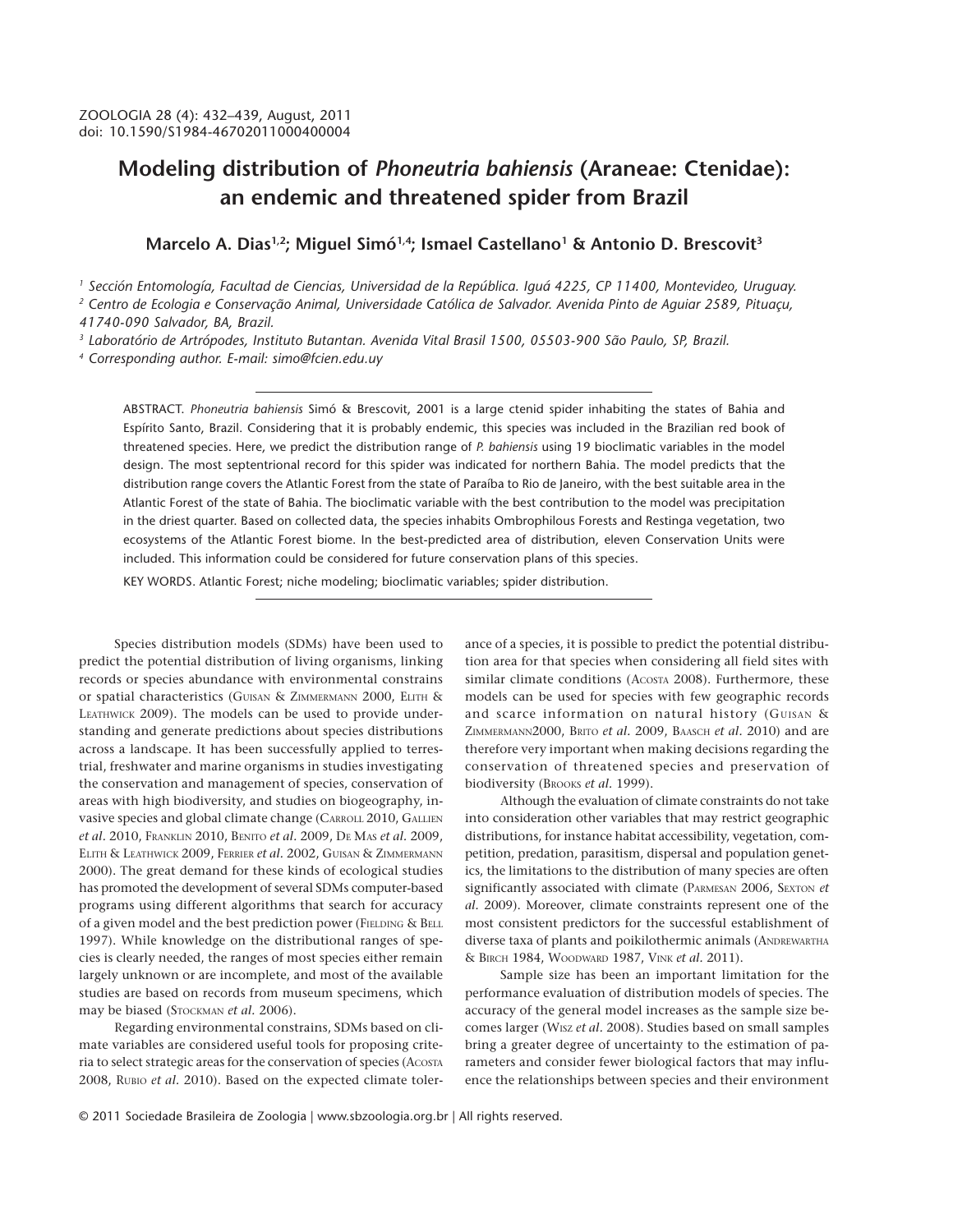(CILIBERTI *et al.* 2009). Still, relatively few records may be enough to characterize the distribution of species with narrow environmental tolerances (KADMON *et al.* 2003). In this sense, good predictions were obtained with modeling algorithms based on few geographic records and scarce information on natural history (PEARSON *et al.* 2007, BRITO *et al.* 2009, KUMAR & STOHLGREN 2009, BAASCH *et al.* 2010). These models have been applied successfully in the design of conservation plans for rare species (GUISAN *et al.* 2006).

Published studies on the distribution of species of spiders using SDMs are scarce. STOCKMAN *et al.* (2006) used the program GARP to predict the spatial distribution of three species of trapdoor spiders of *Promyrmekiaphila* Schenkel, 1950 (Cyrtaucheniidae) in California, USA. They used several types of variables including soil, temperature, altitude, precipitation and vegetation. Studies based only upon climatic variables have also been successfully applied to spiders. VINK *et al.* (2011) studied the current and world potential distribution and impacts of the invasive species *Latrodectus hasseltii* Thorell, 1870 (Theridiidae) using the program CLIMEX. RUBIO *et al.* (2010) analyzed the potential distribution range of *Dubiaranea difficilis* (Mello-Leitão, 1944) (Linyphiidae) in Argentina based on relatively few locality records using Maxent.

The Neotropical *Phoneutria* Perty, 1833 includes eight species of large wandering spiders which are considered to be of medical importance due to the neurotoxic effects of their venom (SIMÓ & BRESCOVIT 2001, MARTINS & BERTANI 2007). The genus is distributed from Central America to the northern Argentina (SIMÓ & BRESCOVIT 2001, PLATNICK 2010) in three main areas: one from Central America to northeastern South-America, through the Andes, which includes Colombia, Ecuador, Peru, and Bolivia; a second area, situated in the Amazon region; and a third covering northeastern and southern Brazil, northern Argentina and Paraguay (MARTINS & BERTANI 2007).

*Phoneutria bahiensis* Simó & Brescovit, 2001 was described from specimens collected from different sites of the Atlantic Forest biome in the state of Bahia, northeastern Brazil. DIAS *et al.* (2005a) and BRAZIL *et al.* (2009) reported new field records from Bahia. MARTINS & BERTANI (2007) indicated the southernmost record in the state of Espírito Santo. Compared to congeners, *P. bahiensis* has the most restricted distribution and is represented by relatively few specimens in arachnological collections. Owing to the few literature records for this species (DIAS *et al.* 2005a), the knowledge about the natural history of *P*. *bahiensis* is scarce. This spider has nocturnal activity and inhabits shrubs, litter and bromeliads (MACHADO *et al.* 2008). Its restricted geographic distribution suggests that this spider is endemic to only a part of the Atlantic Forest biome. This characteristic has promoted the inclusion of *P. bahiensis* in the Brazilian Environmental Ministry threatened species Red List (MMA 2008). However, the scarce data on the geographic distribution and biology of *P. bahiensis* is a rather weak support for its conservation status.

The distribution patterns of *Phoneutria* spp. have not been studied. Similarly, the factors which have restricted their distributional range have not been investigated. As demonstrated in previous studies on spiders and other invertebrates, temperature and humidity are likely the two most important variables that constrain ecological niches. Taking into account the important qualities of the tools used by SMDs in several studies, and the scarce application of this methodology in spiders, the main objectives of this study were to predict the geographical distribution of *P. bahiensis* based on climatic variables and to analyze its potential occurrence in Conservation Units in Brazil, an important contribution to the future management plans for this species.

### **MATERIAL AND METHODS**

#### **Occurrence data**

Twenty-three records of *P. bahiensis* were analyzed: 22 from the state of Bahia and one from the state of Espírito Santo. The records were obtained from the literature (SIMÓ & BRESCOVIT 2001, MARTINS & BERTANI 2007, BRAZIL *et al.* 2009) and from recently collected specimens (by M.A.D.) in Mata de São João, in the Northern coast of the state of Bahia, Brazil. The specimens were deposited in the following institutions: Instituto Butantan, São Paulo, São Paulo (IBSP), Universidade Federal of Bahia, Salvador, Bahia (UFBA) and Centro de Ecologia e Conservação Animal of the Universidade Católica do Salvador, Bahia (ECOA), all in Brazil.

#### **Records**

BRASIL, *Bahia*: Ilhéus 14°47'51"S, 39°02'13"W, 1 male (IBSP 19027); 1 female (IBSP 19040); 1 male (IBSP 19344); 1 female (IBSP 24057); 1 female (IBSP 22076); 1 female (UFBA/LAP-A 172); Ilhéus, 14°47'20"S, 39°02'58"W, 1 male (UFBA/LAP-A 173); 1 female (UFBA/LAP-A 1317); Itapebi 15°57'S, 39°32'W, 1 male (IBSP 58193); 2 males 2 females (ECOA 00709); Porto Seguro 16°26'59"S, 39°03'53"W, 1 female (IBSP 9516); Una, Reserva Biológica de Una, 15°16'20.08"S, 39°03'54.88"W, 1 female (IBSP 45022); 1 male (IBSP 45023); 1 male (IBSP 45024); Lomanto Júnior, 14°81'S, 39°47'W, 1 female (IBSP 2427). Salvador: 12°58'S, 38°30'W, 1 male (IBSP 58194); Parque Zoobotânico (13°00'31"S, 38°30'15"W), 1 female (UFBA/LAP-A 1098); Parque Metropolitano da Lagoa e Dunas do Abaeté (12°56'41"S, 38°21'22"W) 1 female (UFBA/LAP-A 872). *Espírito Santo*: Linhares, Reserva Particular do Patrimônio Natural Recanto das Antas, 19°23'S, 40°04'W, 1 female (IBSP 7585).

New record: *Bahia:* Mata de São João, Praia do Forte, 12° 33'S, 38°59'W, 1 female (ECOA 01061); 1 female (ECOA 01062); 1 male (ECOA 01063); (12°52'S, 38°29'W), 1 female (ECOA 01064). Three females were collected with pitfall traps and one male was captured by diurnal hand collection, during the fauna rescue program before the construction of a hotel complex, in Praia do Forte, Mata de São João city, at the Northern coast of Bahia.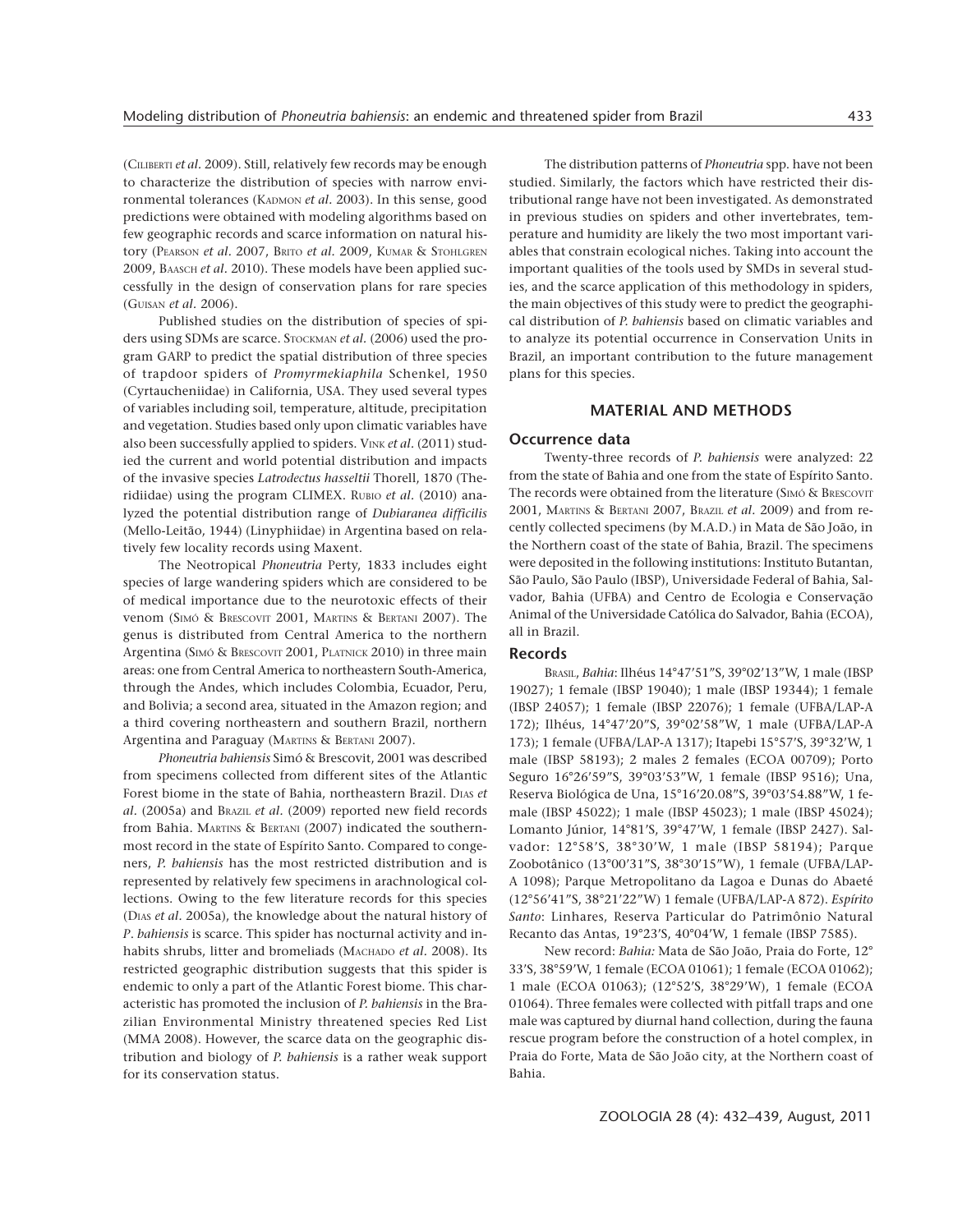# **Climatic variables**

We used the climatic database Wordclim 2.5 arc minutes with a resolution of 4.4 km (HIJMANS *et al.* 2005a) that comprises nineteen different bioclimatic variables related to temperature and precipitation, from 1950 to 2000. These variables can be used for mapping and spatial modeling with GIS programs, since they are potentially useful to represent the ecophysiological tolerances of a species in the habitat (GRAHAM & HIJMANS 2006). The dataset was analyzed with the geographic information system Diva Gis 7.1.7 (HIJMANS *et al.* 2005b).

#### **Modeling procedure**

The model was elaborated with Maxent, a maximum entropy based program that estimates the probability of a species occurrence based on the actual presence points and defined environmental constraints (PHILLIPS *et al.* 2006). The output of Maxent model is a continuous map and a threshold must be set in order to determine the probability of a species' presence. To estimate the major incidence variables within the model we carried out a jackknife analysis to measure the weight of each variable. This method evaluates the importance of each variable when compared to all other variables.

Maxent has been used in the prediction and mapping of potential distribution areas for threatened species, where monitoring and restoration of native population in the natural habitat are necessary (GASTON 1996). Furthermore, this program works well with small sample sizes (HERNÁNDEZ *et al.* 2006, PEARSON *et al.* 2007, BENITO *et al.* 2009, KUMAR & STOHLGREN 2009).

The program was used applying the "equal training sensitivity plus specificity" threshold rule (LIU et al. 2005) and the following settings: 1000 maximum interactions, random test percentage of 25%, logistic output formatted, remove duplicates from the same gridcell. The total area modeled was situated between the following coordinates: latitude 2°48'19.46"S to 23°18'12.89"S, longitude 32°20'41.51"W to 44°32'03.42"W. Mapping was obtained by importing the model from the geographic information system DIVA-GIS, version 7.1.7 (HIJMANS *et al.* 2005a). We selected the option auto features that allow automatic limiting of feature types for small sample sizes.

For model evaluation we performed the Maxent function Receiver Operating Characteristic (ROC) (HANLEY & McNEIL 1982), frequently used in the evaluation of distribution models based in presence-absence algorithms (BENITO DE PANDO & PEÑAS DE GILES 2007). This analysis considers the entire sample (training data as the 75% of the sample) and the 25% of the random sample (test data). The area under the receive operating characteristic curve (AUC) is an unbiased measure of prediction accuracy calculated from the ROC and represents the average sensitivity over all possible specificities, where AUC values close to 1 indicate the best discrimination (ZHONGLIN *et al.* 2009). Another evaluation of the model was performed in Diva Gis by calculating the AUC in a ROC plot. This analysis was based on 70% of the original points that were randomly re-sampled as training data to perform 20 iterations of the model (ACOSTA 2008, RUBIO *et al.* 2010).

#### **RESULTS**

#### **Bioclimatic analysis and habitat**

Table I summarizes the bioclimatic tolerance range of *P. bahiensis*, where only four bioclimatic variables influenced the model distribution. The variable with the highest contribution to the predicted range shape was "precipitation in the driest quarter" (BIO 17, 80,1%), which occurs in the study area between August and October (end of Winter and beginning of Spring). The other three variables were related to temperature, but with lower contribution to the model. The "mean monthly temperature range" (BIO 2) in the predicted core area was between 21 and 29.4°C. The species lives within an area where seasonality is not very marked, mainly with warm climate and with an annual mean temperature (BIO 1) that reaches 25.2°C (INMET 2009). Considering the collection data, this species lives in Restinga and Ombrophilous Forest, two Atlantic Forest ecosystems (RIZZINI 1997). No records were from other areas with high anthropic influence such as urban environments or agroecosystems or activities related with transportation.

Table I. Contribution of the 19 bioclimatic variables to the distribution model of *P. bahiensis*. (PC) Percentage of contribution.

|                  | <b>Bioclimatic variables</b>         | PC   |
|------------------|--------------------------------------|------|
| <b>BIO 17</b>    | Precipitation of driest quarter      | 80.1 |
| BIO <sub>2</sub> | Mean monthly temperature range       | 14.2 |
| BIO <sub>1</sub> | Annual mean temperature              | 3.0  |
| BIO <sub>3</sub> | Isothermality                        | 2.7  |
| BIO <sub>4</sub> | Temperature seasonality              | 0.0  |
| BIO <sub>5</sub> | Maximum temperature of warmest month | 0.0  |
| BIO 6            | Minimum temperature of coldest month | 0.0  |
| BIO <sub>7</sub> | Temperature anual range              | 0.0  |
| BIO <sub>8</sub> | Mean temperature of wettest quarter  | 0.0  |
| BIO <sub>9</sub> | Mean temperature of driest quarter   | 0.0  |
| <b>BIO 10</b>    | Mean temperature of warmest quarter  | 0.0  |
| <b>BIO 11</b>    | Mean temperature of coldest quarter  | 0.0  |
| <b>BIO 12</b>    | Annual precipitation                 | 0.0  |
| <b>BIO 13</b>    | Precipitation of wettest month       | 0.0  |
| <b>BIO 14</b>    | Precipitation of driest month        | 0.0  |
| <b>BIO 15</b>    | Precipitation seasonality            | 0.0  |
| <b>BIO 16</b>    | Precipitation of wettest quarter     | 0.0  |
| <b>BIO 18</b>    | Precipitation of warmest quarter     | 0.0  |
| <b>BIO 19</b>    | Precipitation of coldest quarter     | 0.0  |

#### **Distribution climatic model**

The predicted area of distribution for *P. bahiensis* indicated by the model covered the Atlantic Rainforest biome between states of Paraíba (07°06'41.47"S, 34°51'48.08"W) and Rio de Janeiro (22°45'42.01"S, 42°54'16.38"W). In the distribution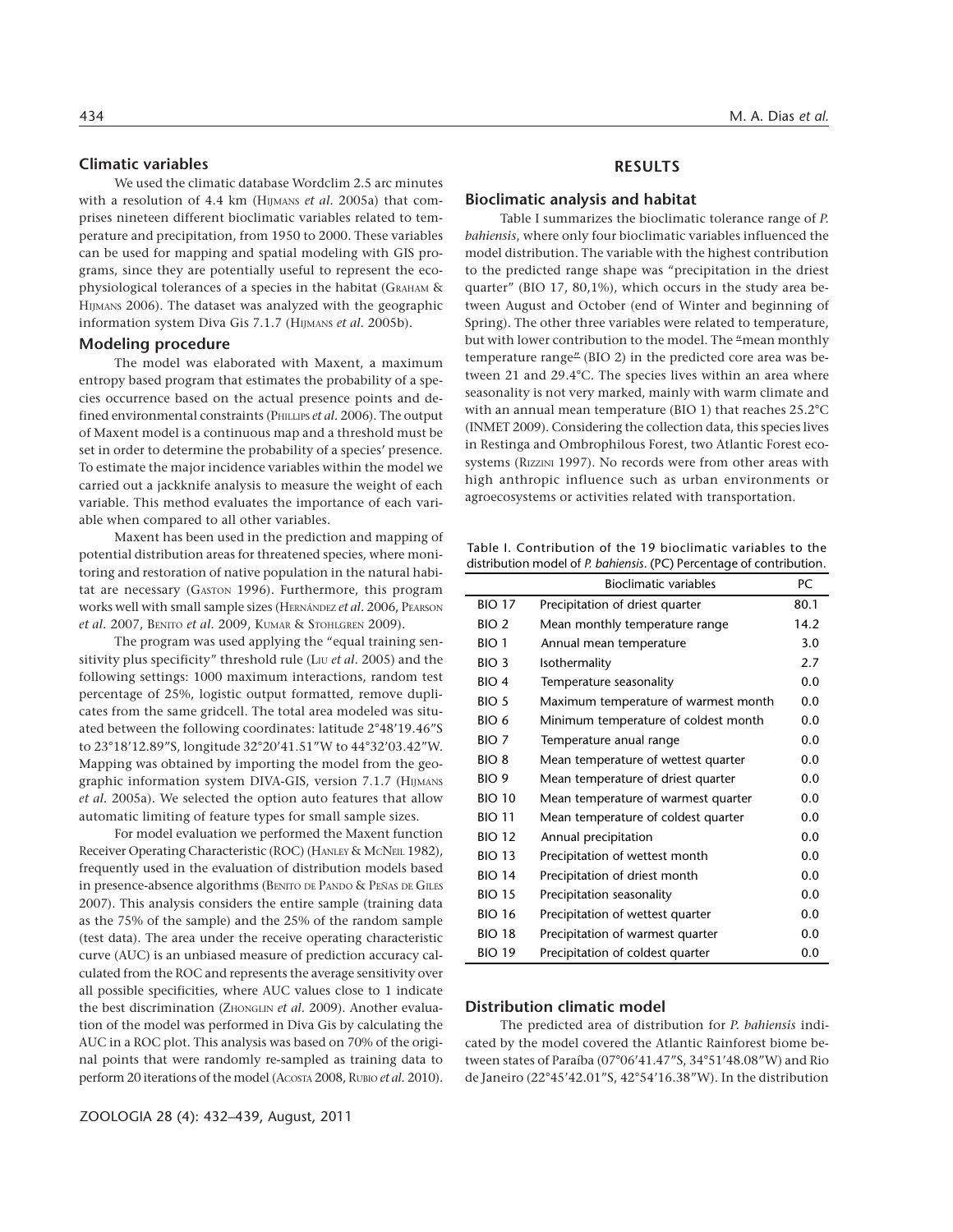model, the presence was set over the 0.227 logistic thresholds, and the algorithm converged after 100 iterations. The AUC test for training Data performed in Maxent was 0,971. The AUC values obtained in DIVA-GIS after 20 iterations fluctuated from 0.934 to 0.980 (mean 0.9684).

The highest suitability occurrence was concentrated between two sites in the state of Bahia, on the North, the city of Salvador, and on the South, the Reserva Biológica de Una, between 13 degrees and 15 degrees South of latitude and between 38 degrees and 39 degrees West of longitude along 260 km of the Atlantic Rainforest (Fig. 1). Salvador has Ombrophilous Forests and Restinga vegetation, while Una has only the former. Other potential areas with good predictions of distribution were located on Restinga vegetation. They are situated to the South of the state of Bahia, in the islands of the Parque Nacional Marinho de Abrolhos (17°54'19.94"S, 38°52'19.92"W) and the city of Caravelas (17°42'47.69"S, 39°14'53.70"W) and to the North, on the coastal region of the state of Sergipe, near Aracajú (10°54'34.25"S, 37°04'29.31"W) and the metropolitan region of Recife (state of Pernambuco) (08°03'14"S, 34°52'51"W). The predicted area in Espírito Santo was characterized by the Ombrophilous Forest.

Considering the climatic variables, the unsuitable areas appear to be those outside of the coastal region and towards the center of the state, which present different climatic conditions in comparison with the Atlantic Rainforest, as well other types of vegetation such as Caatinga or Cerrado.



Figure 2 shows that *P. bahiensis* was previously collected in four Conservation Units from the state of Bahia: Parque Metropolitano da Lagoa e Dunas do Abaeté and Parque Zoobotânico in Salvador, Área de Proteção Ambiental do Litoral Norte, Mata de São João, and Reserva Biológica de Una. Based on the predicted model, six Conservation Units are included in the most suitable distribution areas for the species: Parque Metroplitano de Pituaçu and Parque Joventino Silva in Salvador; Reserva da Vida Silvestre de Una, Parque Estadual Serra do Conduru, Reserva Extrativista de Canavieiras and Parque Nacional Marinho de Abrolhos in southern Bahia. In Espírito Santo, the species was collected in Linhares, and the record was included in the Reserva Particular do Patrimônio Natural Recanto das Antas.



Figure 2. Conservation Units in the predicted distribution range of *Phoneutria bahiensis*. Bahia: (A) Área de Proteção Ambiental do Litoral Norte; (B) Fragmentos Florestais de Salvador: Parque Metropolitano da Lagoa e Dunas do Abaeté, Parque Metropolitano de Pituaçu, Parque Zoobotânico de Salvador; (C) Parque Estadual Serra do Conduru; (D) Reserva da Vida Silvestre de Una; (E) Reserva Biológica de Una; (F) Reserva Extrativista de Canavieiras; (G)= Parque Nacional Marinho de Abrolhos. Espírito Santo: (H) Reserva Particular do Patrimônio Natural Recanto das Antas.

## **DISCUSSION**

Figure 1. Potential predicted range of *P. bahiensis* in the Atlantic Forest biome, Eastern Brazil. Circles indicate the known records. (BA) Bahia, (ES) Espírito Santo, (RJ) Rio de Janeiro, (SE) Sergipe, (AL) Alagoas, (PE) Pernambuco, (PB) Paraíba.

Phytosociology studies indicate that annual precipitation has a direct effect on the primary productivity of ecosystems associated to the Atlantic Forest (LONDSDALE 1988, PIRES *et al.* 2006, SCHEER *et al.* 2009). The countryside of the state of Bahia features

ZOOLOGIA 28 (4): 432–439, August, 2011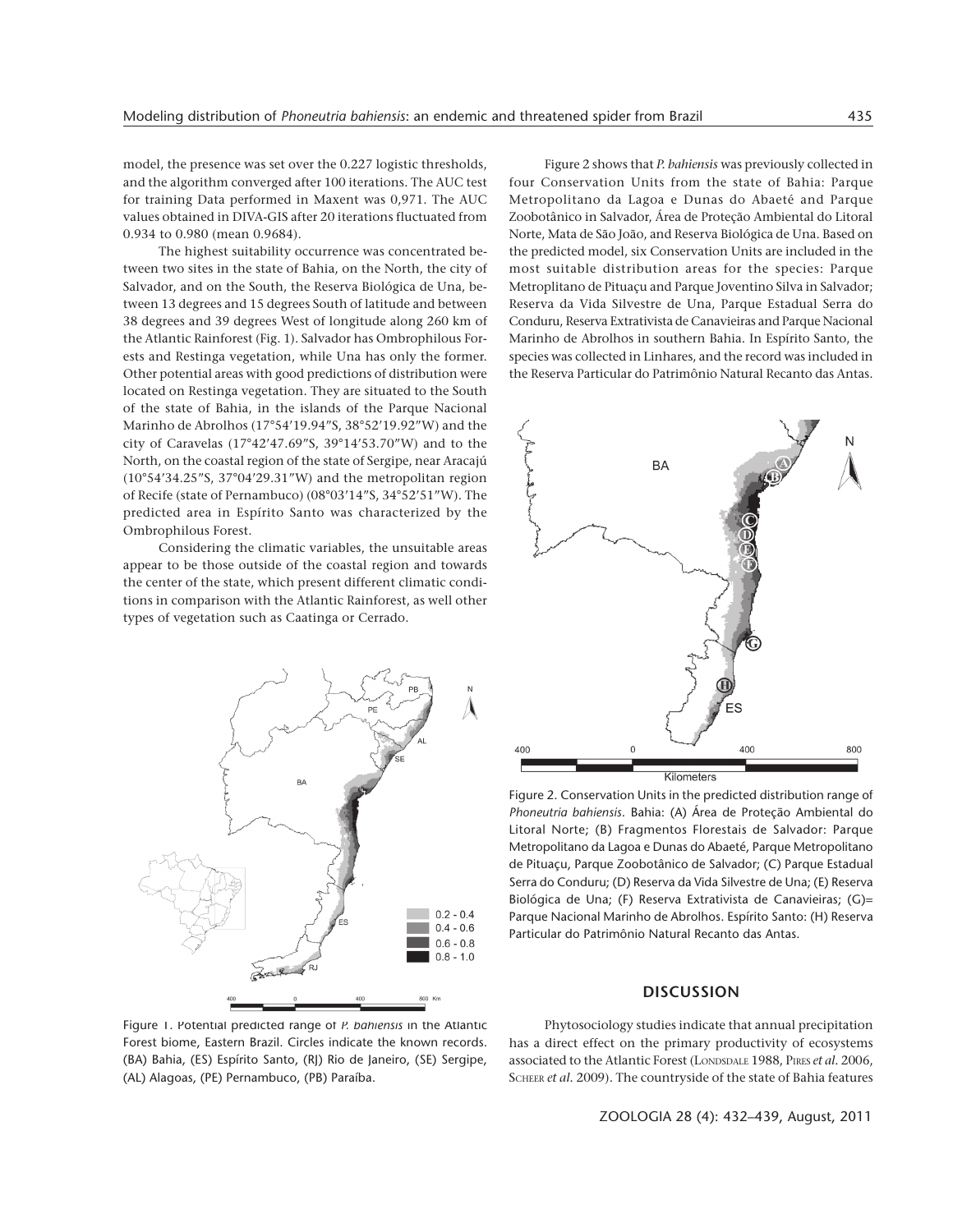a total annual accumulated precipitation of 500 mm, contrasting with the coast of the Atlantic Forest, where 1200 mm of rain fall per year (MARENGO 2008). Furthermore, in the countryside of Bahia the temperature ranges from 16° to 40°C (mean 28°C) in the driest quarter, but on the coast the temperature fluctuates between 21° and 30°C (mean 25.5°C) (INMET 2009). Regarding climate issues, the distribution of *P. bahiensis* appears to be affected by precipitation patterns, because the climatic variable with highest contribution to the model was precipitation in the driest quarter. The association of this variable with the mean monthly temperature range (BIO  $2 = 14.2\%$ ) establishes a potentially smaller predicted area of higher occurrence for *P. bahiensis*. These factors could explain the restricted distribution area of the species in the Atlantic Rainforest biome. This assumption could be better confirmed with the inclusion of other types of environmental variables in the SMD analysis.

The outcome values represented a good evaluation of the model prediction and are consistent with comparative evaluations of arachnids made by ACOSTA (2008) and RUBIO *et al.* (2010). In addition, considering the known records, the predicted range looks quite similar to the expected distribution, mainly related to the restricted distribution area and the endemism of *P. bahiensis* in the Atlantic Forest biome.

This study also extends the known distribution range of *P. bahiensis* from the Northern coast of Bahia to the north of Espírito Santo, in Brazil, between 12°33'04.75"S – 37°59'16.98"W and 19°23'00.67"S – 40°04'33.27"W. The habitats where this species lives have been drastically reduced and modified by human activities during the last century. The Restinga has been mainly modified by urbanization and tourism and the Ombrophilous Forest mostly by farming (NASCIMENTO 1993, AB'SABER 2003). The results obtained herein indicate that *P. bahiensis* is distributed in a strategic conservation area of Atlantic Forest, and its range covers 11 Units designed for the conservation of animals, plants and traditional communities.

Other known collecting surveys of spiders in the predicted distribution area of *P. bahiensis* were carried out in fragments of Atlantic Rainforest in Ilhéus and Reserva Biologica de Una (DIAS 2004, DIAS *et al.* 2005b) and in Salvador (BENATI *et al.* 2010, PERES *et al.* 2010, MENDES CARVALHO *et al.* 2010). These field surveys generally studied soil and leaf litter spiders using pitfall traps, Berlese funnel or Winkler extractor. PINTO-LEITE *et al.* (2008) sampled spiders in Mata de São João by beating on bushes and by performing visual searches followed by hand collecting during the day. OLIVEIRA-ALVES *et al.* (2005) sampled spiders in Parque Metropolitano de Pituaçu, an Atlantic forest remnant in Salvador using nocturnal hand collection and foliage beating. Each of these sites has records of *P. bahiensis*, but those studies did not record the species, probably due to their rarity or because of the sampling methods used. Ctenids such as *P. bahiensis* and other wandering spiders are mainly collected by nocturnal hand collection when they are foraging (Jocqué & DIPPENAAR-SCHOEMAN 2007).

The Atlantic forest is highly fragmented, and a large number of its endemic species are considered to be threatened with extinction mainly because more than 80% of the fragments are less than 50 ha and almost 50% of the forest are highly affected by anthropogenic activities (METZGER 2009). The Atlantic Forest fragments in the city of Salvador are considered important refuges for different kinds of organisms (RODRIGUES *et al.* 1993, BROWN JR & FREITAS 2003). Following the pattern of other regions of the Brazilian Atlantic coast, these fragments differ in size, conservation and human disturbance (PICKETT & CADENASSO 2006). The adequate conservation actions for reducing the negative effects of the loss of Atlantic forest and its fragmentation emphasizes the need for having good ecological indicators for the establishment of conservation management plans (METZGER 2009, PARDINI *et al.* 2009). Furthermore, remnant size and connectivity are considered the most important factors affecting the survival of species in fragmented landscapes, where groups with low dispersal capacity are particularly sensitive to the reduction of the fragmented area or to connection by thin corridors (METZGER *et al.* 2009).

Modeling refuges are considered effective for predictions of the distribution patterns of species and genetic endemism in Atlantic forest taxa (e.g., sloths, lizards, pitvipers, woodcreepers), as well as for low-dispersal Rainforest specialist taxa elsewhere (GRAHAM *et al.* 2006). CARNAVAL & MORITZ (2008) studied the modeling of Pleistocene Atlantic Rainforest and proposed two important refuges situated in the states of Bahia and Pernambuco. They predicted that sampling efforts of the underexplored Bahia refuge will reveal high endemism at both species and generic levels. *Phoneutria bahiensis* could be considered part of the relic species group of living organisms from both Pleistocene refuges, supporting its condition as an endemic species.

Considering our results, the expected distribution of *P. bahiensis* is consistent with the known records and its range agrees with our predictions that this rare species is mostly restricted to the Atlantic Rainforest in northeastern Brazil. In Salvador, there are large remnants such as Parque Metropolitano da Lagoa e Dunas do Abaeté (1800 ha) and Parque Metropolitano de Pituaçu (425 ha), which may have better conditions for the establishment of management plans to preserve endemic and threatened species as *P. bahiensis*.

The importance of arthropods as indicators of small disturbance has been studied in the Brazilian Atlantic Rainforest (UEHARA-PRADO *et al.* 2009, BRAGAGNOLO *et al.* 2007). Other species of the genus, for instance *P. nigriventer* (Keyserling, 1891) and *P. keyserlingi* (F.O.P.-Cambridge, 1897) are both recorded from urban areas or habitats with human activities (SIMÓ & BRESCOVIT 2001). Field observations indicate that *P. bahiensis* is not synanthropic and is very sensitive to human impact. This species only occurs in protected fragments of the Atlantic Rainforest (DIAS *et al.* 2005a). The high vulnerability of this species to changes that affect the natural habitat and its ende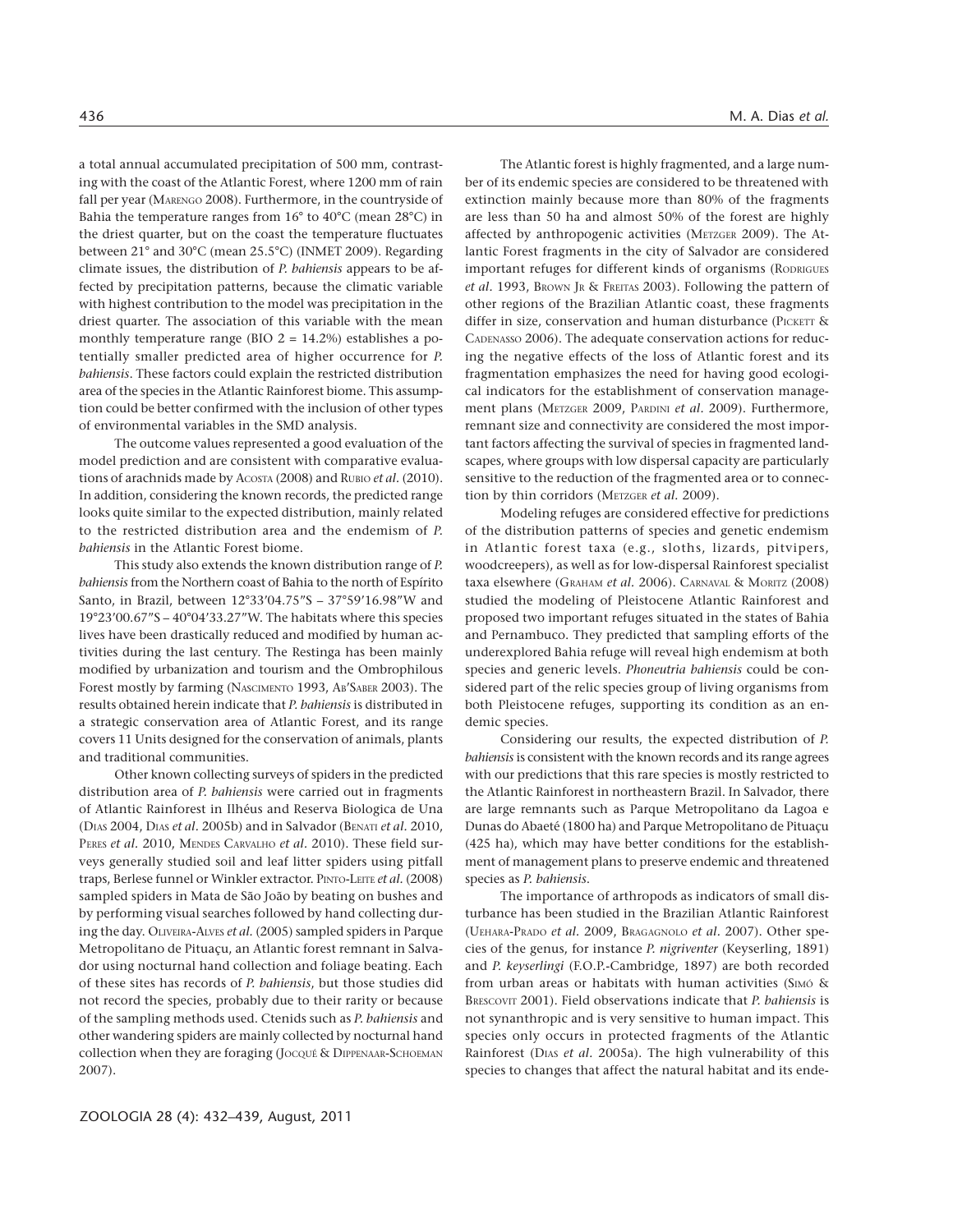mism suggest that *P. bahiensis* is a promising bioindicator of human impact over the Atlantic Rainforest (Ombrophilous Forest and Restinga). The fast fragmentation of this biome requires the urgent implementation of proposals for the conservation and future survival of this species. In this sense, further studies on this species should focus on ethological and ecological aspects, and additional new field surveys that increase the number of records and provide new information concerning variables such as vegetation, soil, altitude, synanthropy and climatic change that can be incorporated into new model of distribution.

# **ACKNOWLEDGMENTS**

We thank Clarissa Pinto-Leite, Marcelo Peres, Moacir Tinoco, and Henrique Ribeiro, for their help with the data and collection of the specimens. We are indebted to Fernando Pérez-Miles and Cristina Rheims for their useful comments to the manuscript and to Anita Aisenberg, Moacir Tinoco, and Victor Townsend for the revision of the English version. We thank Álvaro Laborda and Carolina Torranza for their help with the edition of the maps. We are grateful to Graciela Olazabal and Silvia Rodríguez by their help with the bibliography. Thanks are also extended to three anonymous referees who improved the manuscript. To CNPq (ADB, # 300169/1996-5).

## **LITERATURE CITED**

- AB'SABER, A. 2003. **Os domínios de natureza no Brasil, potencialidades paisagísticas.** São Paulo, Ateliê Editora, 160p.
- ANDREWARTHA, H.G. & L.C. BIRCH. 1984. **The ecological web: more on the distribution and abundance of animals.** Chicago, University of Chicago Press, 520p.
- ACOSTA, L.E. 2008. Distribution of *Geraecormobius sylvarum* (Opiliones, Gonyleptidae): Range modeling based on bioclimatic variables. **Journal of Arachnology 36**: 574-582.
- BAASCH, D.M.; A.J. TYREA; J.J MILLSPAUGHB; S.E. HYGNSTROMA & K.C. VERCAUTEREN. 2010. An evaluation of three statistical methods used to model resource selection. **Ecological Modelling 221**: 565-574.
- BENATI, K.; M.C.L. PERES; M.S. TINOCO; A.D. BRESCOVIT. 2010. Influência da estrutura de habitat sobre aranhas de serrapilheira em dois pequenos fragmentos de mata atlântica. **Neotropical Biology and Conservation 5**: 39-46. doi: 10.4013/nbc.2010.51.06
- BENITO DE PANDO, B. & J. PEÑAS DE GILES. 2007. Aplicación de modelos de distribución de especies a la conservación de la biodiversidad en el sureste de la Península Ibérica. GeoFocus (Artículos), **Revista Internacional de Ciencia y Tecnología de la Información Geográfica 7**: 100-119.
- BENITO, B.M.; M.M. MARTÍNEZ-ORTEGA; L.M. MUÑOZ; J. LORITE & J. PEÑAS. 2009. Assessing extinction-risk of endangered plants using species distribution models: a case study of habitat

depletion caused by the spread of greenhouses. **Biodiversity Conservation 18**: 2509-2520.

- BRAGAGNOLO, C.; A.A. NOGUEIRA; R. PINTO-DA-ROCHA & R. PARDINI. 2007. Harvestmen in an Atlantic forest fragmented landscape: Evaluating assemblage response to habitat quality and quantity. **Biological Conservation 139**: 389-400.
- BRAZIL, T.K.; C.M. PINTO-LEITE; L.M. ALMEIDA-SILVA; R.M. LIRA-DA-SILVA & A.D. BRESCOVIT. 2009. Aranhas de importância médica do Estado da Bahia, Brasil. **Gazeta Médica da Bahia 79**: 32-37.
- BRITO, J.C.; A.L. ACOSTA; F. ÁLVARES & F. CUZIN. 2009. Biogeography and conservation of taxa from remote regions: an application of ecological-niche based models and GIS to North-African Canids. **Biology Conservation 142**: 3020-3029.
- BROOKS, T.; J. TOBIAS & A. BALMFORD. 1999. Deforestation and bird extinctions in the Atlantic Forest. **Animal Conservation 2**: 211-222.
- BROWN JR, K.S. & A.V.L. FREITAS. 2003. Butterfly communities of urban forest fragments in Campinas, São Paulo, Brazil: structure, environment correlates, and conservation. **Journal of Insect Conservation 6**: 217-231.
- CARNAVAL, A.C. & C. MORITZ. 2008. Historical climate modeling predicts patterns of current biodiversity in the Brazilian Atlantic forest. **Journal of Biogeography 35**: 1187-1201.
- CARROLL, C. 2010. Role of climatic niche models in focal-speciesbased conservation planning: Assessing potential effects of climate change on Northern Spotted Owl in the Pacific Northwest, USA. **Biological Conservation 143**: 1432-1437.
- CILIBERTI, P.; H. DE JONG; A.S. MARIEKE; P.A. VERWEIJ & W.R.B. HEITMANS. 2009. Ecological niche models for four native cockroach species (Blattaria: Blattellidae: Ectobiinae) in the Netherlands. **Contributions to Zoology 78**: 149-156.
- DE MAS, E.; G. CHUST; J.L. PRETUS & C. RIBERA. 2009. Spatial modelling of spider biodiversity: matters of scale. **Biodiversity Conservation 18**: 1945-1962.
- DIAS, M.A.; K.R. BENATI & M.C.L. PERES. 2005a. Ampliação da Distribuição Geográfica de *Phoneutria bahiensis* Simó & Brescovit, 2001 (Ctenidae: Cteninae) no Estado da Bahia, Brasil. **Biota Neotropica 5**: 1-3.
- DIAS, M.F.R. 2004. Levantamento das aranhas de solo (Arachnida: Araneae) na Reserva Biológica de Una, Bahia, Brasil. **Sitientibus série Ciências Biológicas 4**: 3-6.
- DIAS, M.F.R.; A.D. BRESCOVIT & M. MENEZES. 2005b. Aranhas de solo (Arachnida: Araneae) em diferentes fragmentos no sul da Bahia, Brasil. **Biota Neotropica 5**:1-8.
- ELITH, J. & J.R. LEATHWICK. 2009. Species Distribution Models: Ecological Explanation and Prediction Across Space and Time. **Annual Review of Ecology, Evolution, and Systematics 40**: 677-697.
- FERRIER, S.; W. GRAHAM; J. PEARCE & M. DRIELSMA. 2002. Extended statistical approaches to modelling spatial pattern in biodiversity in northeast New SouthWales. I. Species-level modelling. **Biodiversity and Conservation 11**: 2275-2307.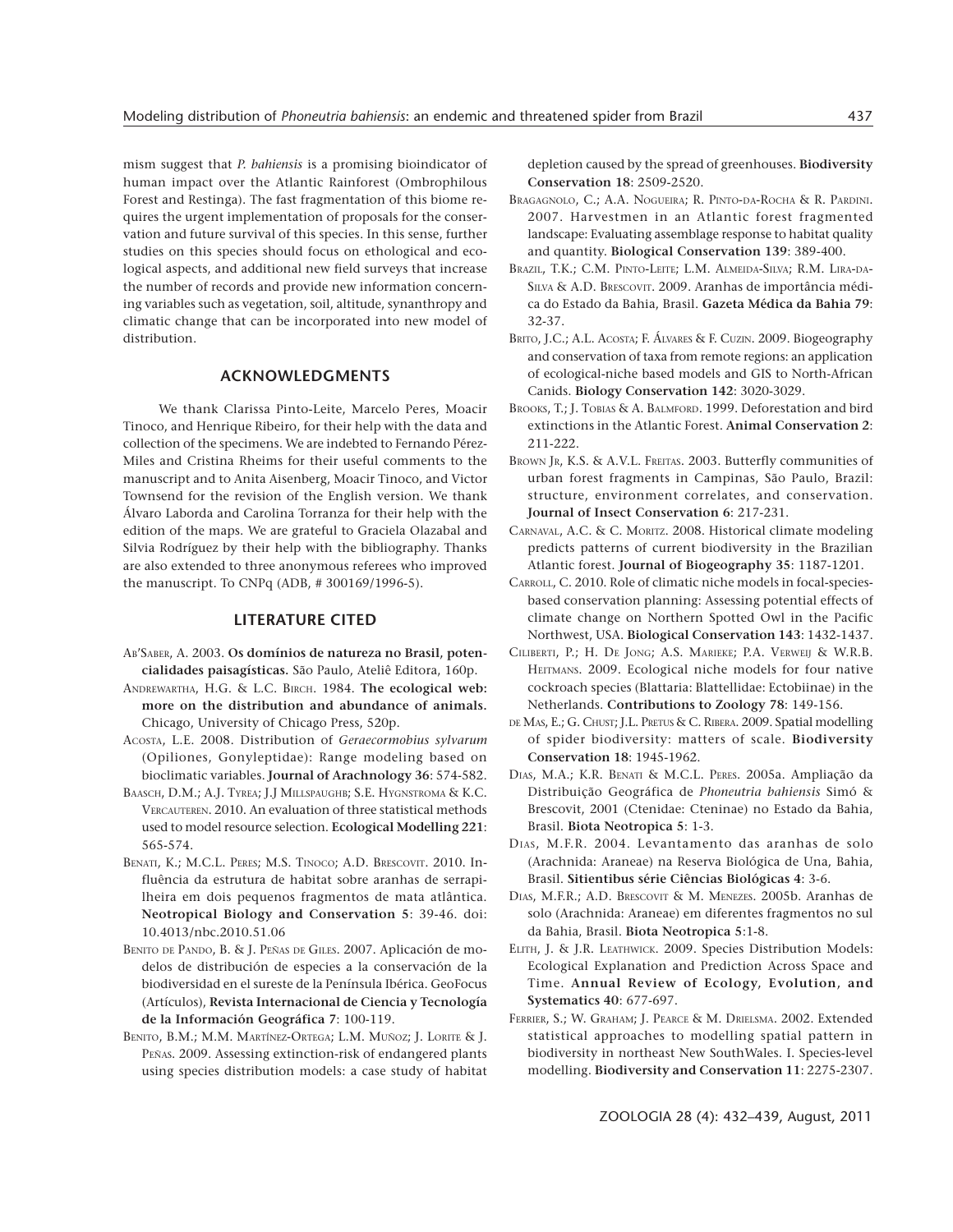- FIELDING, A.H. & J.F. BELL. 1997. A review of methods for the assessment of prediction errors in conservation presence/ absence models. **Environmental Conservation 24**: 38-49.
- FRANKLIN, J. 2010. Moving beyond static species distribution models in support of conservation Biogeography. **Diversity and Distributions 16**: 321-330.
- GALLIEN, L.; T. MÜNKEMÜLLER; C.H. ALBERT; I. BOULANGEAT & W. THUILLER. 2010. Predicting potential distributions of invasive species: where to go from here?. **Diversity and Distributions 16**: 331-342.
- GASTON, K.J. 1996. **Species richness: measure and measurement. Biodiversity: a biology of numbers and difference.** Oxford, Blackwell Science, 113p.
- GRAHAM, C.H. & R.J. HIJMANS. 2006. A comparison of methods for mapping species richness. **Global Ecology and Biogeography 15**: 578-587.
- GRAHAM, C.H.; C. MORITZ & S.E. WILLIAMS. 2006. Habitat history improves prediction of biodiversity in rainforest fauna. **Proceedings of the National Academy of Science 103**: 632-636.
- GUISAN, A. & N.E. ZIMMERMANN. 2000. Predictive habitat distribution models in ecology. **Ecological Modelling 135**: 147- 186.
- GUISAN, A.; O. BROENNIMANN; R. ENGLER; M. VUST; N.G. YOCCOZ; A. LEHMANN & N.E. ZIMMERMANN. 2006. Using niche-based models to improve the sampling of rare species. **Conservation Biology 20**: 501-511. doi: 10.1111/j.1523-1739.2006.00354.
- HANLEY, J.A. & B.J. MCNEIL. 1982. The meaning and use of the area under a receiver operating characteristic (ROC) curve. **Radiology 143**: 29-36.
- HERNÁNDEZ, P.A.; C.H. GRAHAM; L.L. MASTER & D.L. ALBERT. 2006. The effect of sample size and species characteristics on performance of different species distribution modeling methods. **Ecography 29**: 773-785.
- HIJMANS, R.J.; S.E. CAMERON; J.L. PARRA; P.G. JONES & A. JARVIS. 2005a. Very high resolution interpolated climate surfaces for global land areas. **International Journal of Climatology 25**: 1965-1978.
- HIJMANS, R.J.; L. GUARINO; A. JARVIS; R. O'BRIEN; P. MATHUR; C. BUSSINK; M. CRUZ; I. BARRANTES & E. ROJAS. 2005b. **DIVA-GIS.** version 5.2. Available online at: http://www.diva-gis.org [Accessed: 17/08/2010]
- INMET. Instituto Nacional de Meteorologia. 2009. **Previsão Climática: Prognóstico Climático Trimestral.** Available online at: http://www.inmet.gov.br/html/prev\_climatica [Accessed: 17/08/2010].
- JOCQUÉ, R. & A.S. DIPPENAAR-SCHOEMAN. 2007. **Spider families of the World.** Tervuren, Belgium, Royal Museum for Central Africa, 336p.
- KADMON, R.; O. FARBER & A. DANIN. 2003. A systematic analysis of factors affecting the performance of climatic envelope models. **Ecological Applications 13**: 853-867.
- KUMAR, S. & T.J. STOHLGREN. 2009. Maxent modeling for predicting suitable habitat for threatened and endangered tree

*Canacomyrica monticola* in New Caledonia. **Journal of Ecology and Natural Environment 1**: 94-98.

- LIU, C.; P.M. BERRY; T.P. DAWSON & R.G. PEARSON. 2005. Selecting thresholds of occurrence in the prediction of species distributions. **Ecography 28**: 385-393.
- LONDSDALE, W.M. 1988. Predicting the amount of litterfall in forest in the world. **Annals of Botany 61**: 319-324.
- MACHADO, A.B.M.; A.D. BRESCOVIT; O.H.H. MIELKE; M.M. CASAGRANDE; F.A. SILVEIRA; F.P. OHLWEILER; D. ZEPPELINE; M. DE MARIA & A.H. WIELOCH. 2008. Panorama Geral dos Invertebrados Terrestres Ameaçados de Extinção, p.303-487. *In*: A.B.M. MACHADO; G.M. DRUMMOND & A.P. PAGLIA (Eds). **Livro Vermelho da fauna brasileira ameaçada de extinção.** Belo Horizonte, Ministério do Meio Ambiente, Fundação Biodiversitas.
- MARENGO J.A. 2008. Vulnerabilidade, impactos e adaptação à mudança do clima no semi-árido do Brasil. **Parcerias Estratégicas**: 43-72.
- MARTINS, R. & R. BERTANI. 2007. The non-Amazonian species of the Brazilian wandering spiders of the genus *Phoneutria* Perty, 1833 (Araneae: Ctenidae), with the description of a new species. **Zootaxa 1526**: 1-36.
- MENDES CARVALHO, D.; M.C.L. PERES; M.A. DIAS; M.C. REQUIÃO QUEIROZ & T. TRINDADE FERREIRA. 2010. Araneofauna de serrapilheira em um fragmento de Mata Atlântica do nordeste brasileiro: estudo comparativo entre dois métodos de coleta. **Neotropical Biology and Conservation 5**: 93-100.
- METZGER, J.P. 2009. Conservation issues in the Brazilian Atlantic forest. **Biological Conservation 142**: 1138-1140.
- METZGER J.P.; A.C. MARTENSEN; M. DIXO; L.C. BERNACCI; M.C. RIBEI-RO; A.M.G. TEIXEIRA & R. PARDINI. 2009. Time-lag in biological responses to landscape changes in a highly dynamic Atlantic forest region. **Biological Conservation 142**:1166-1177.
- MMA. 2008. **Livro Vermelho da Fauna Brasileira Ameaçada de Extinção, Brasil.** Brasília, Ministério do Meio Ambiente. Available online at: http://www.mma.gov.br [Accessed: 17/III/2010].
- NASCIMENTO, D.A.C. DO. 1993. **Reserva da biosfera da Mata Atlântica: Análise de Dados. Qualidade Ambiental.** Salvador, Secretaria de Planejamento, Ciências e Tecnologia do Estado da Bahia, p 58-61.
- OLIVEIRA-ALVES, A.; M.C.L. PERES; M. DIAS; G.S. CAZAIS-FERREIRA & L.R.A. SOUTO. 2005. Estudo das comunidades de aranhas (Arachnida: Araneae) em ambiente de mata atlântica no parque metropolitano de Pituaçu – PMP, Salvador, Bahia. **Biota Neotropica 5**: 1-8.
- PARDINI, R.; D. FARIA; G.M. ACCACIO; R.R. LAPS; E. MARIANO-NETO; M.L.B. PACIENCIA; M. DIXO & J. BAUMGARTEN. 2009. The challenge of maintaining Atlantic forest biodiversity: A multi-taxa conservation assessment of specialist and generalist species in an agro-forestry mosaic in southern Bahia. **Biological Conservation 142**: 1178-1190.
- PARMESAN, C. 2006. Ecological and evolutionary responses to recent climate change. **Annual Review of Ecology, Evolution, and**